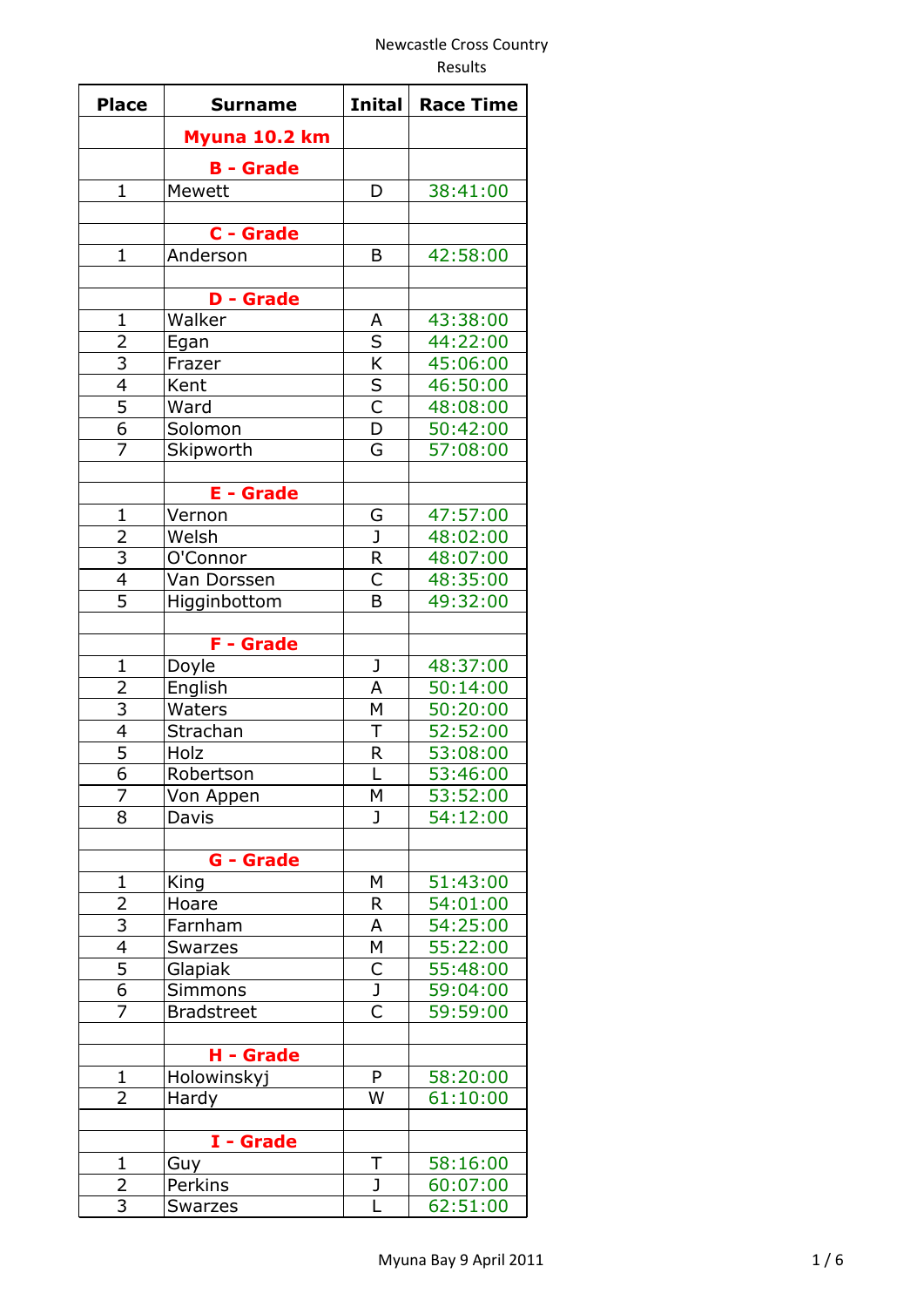| 4                       | Guy                | Κ                       | 66:29:00 |
|-------------------------|--------------------|-------------------------|----------|
| 5                       | Shindlair          | $\mathbf{J}$            | 68:12:00 |
|                         |                    |                         |          |
|                         | J - Grade          |                         |          |
| $\mathbf{1}$            | Croft              | R                       | 69:06:00 |
| $\overline{2}$          |                    | J                       | 69:52:00 |
|                         | Joyce              | J                       |          |
| $\overline{\mathbf{3}}$ | <b>Beisty</b>      |                         | 74:11:00 |
|                         |                    |                         |          |
|                         | <b>New Runners</b> |                         |          |
| $\mathbf 1$             | Quinn              | J                       | 51:22:00 |
| $\overline{2}$          | Monro              | $rac{S}{C}$             | 53:36:00 |
| $\overline{3}$          | Jessop             |                         | 57:17:00 |
|                         |                    |                         |          |
|                         | Myuna 6.3 km       |                         |          |
|                         |                    |                         |          |
|                         | A - Grade          |                         |          |
| 1                       | <b>Bradney</b>     | D                       | 22:20:00 |
| 2                       | King               | N                       | 25:09:00 |
|                         |                    |                         |          |
|                         | <b>B</b> - Grade   |                         |          |
| $\mathbf{1}$            | Fletcher           | K                       | 32:35:00 |
|                         |                    |                         |          |
|                         | C - Grade          |                         |          |
|                         |                    |                         |          |
| $\mathbf{1}$            | Lang               | Τ                       | 31:03:00 |
|                         |                    |                         |          |
|                         | <b>D</b> - Grade   |                         |          |
| $\mathbf{1}$            | <b>Boyce</b>       | J                       | 27:48:00 |
| $\overline{2}$          | Slomka             | $\overline{T}$          | 28:48:00 |
|                         | Mitchison          | R                       | 31:32:00 |
| $\frac{3}{4}$           | Reid               | G                       | 34:44:00 |
|                         |                    |                         |          |
|                         |                    |                         |          |
|                         | <b>E</b> - Grade   |                         |          |
| $\mathbf{1}$            | Muir               | N                       | 30:44:00 |
| $\overline{2}$          | Rowen              | L                       | 31:12:00 |
| $\overline{3}$          | Frame              | R                       | 31:22:00 |
| $\overline{4}$          | <b>Bugbird</b>     | S                       | 31:36:00 |
| $\overline{5}$          | Lilley             | M                       | 33:03:00 |
| 6                       | Carey              | М                       | 33:31:00 |
| 7                       | Sanderson          | G                       | 34:45:00 |
|                         |                    |                         |          |
| 8                       | Grey               | Q                       | 37:00:00 |
|                         |                    |                         |          |
|                         | F - Grade          |                         |          |
| 1                       | Pettigrew          | I                       | 29:17:00 |
| $\overline{2}$          | Clark              | $\mathsf{J}$            | 30:25:00 |
| 3                       | Matthews           | $\overline{\mathsf{C}}$ | 32:18:00 |
| $\overline{4}$          | Lott               | $\overline{\mathsf{s}}$ | 33:35:00 |
| 5                       | Goodhew            | $\overline{\mathsf{F}}$ | 36:29:00 |
|                         |                    |                         |          |
|                         |                    |                         |          |
|                         | <b>G</b> - Grade   |                         |          |
| $\mathbf 1$             | Williams           | C                       | 32:42:00 |
| $\overline{2}$          | Kavur              | M                       | 33:22:00 |
| 3                       | <b>Busteed</b>     | R                       | 34:55:00 |
| $\overline{4}$          | Pryor              | S                       | 39:16:00 |
|                         |                    |                         |          |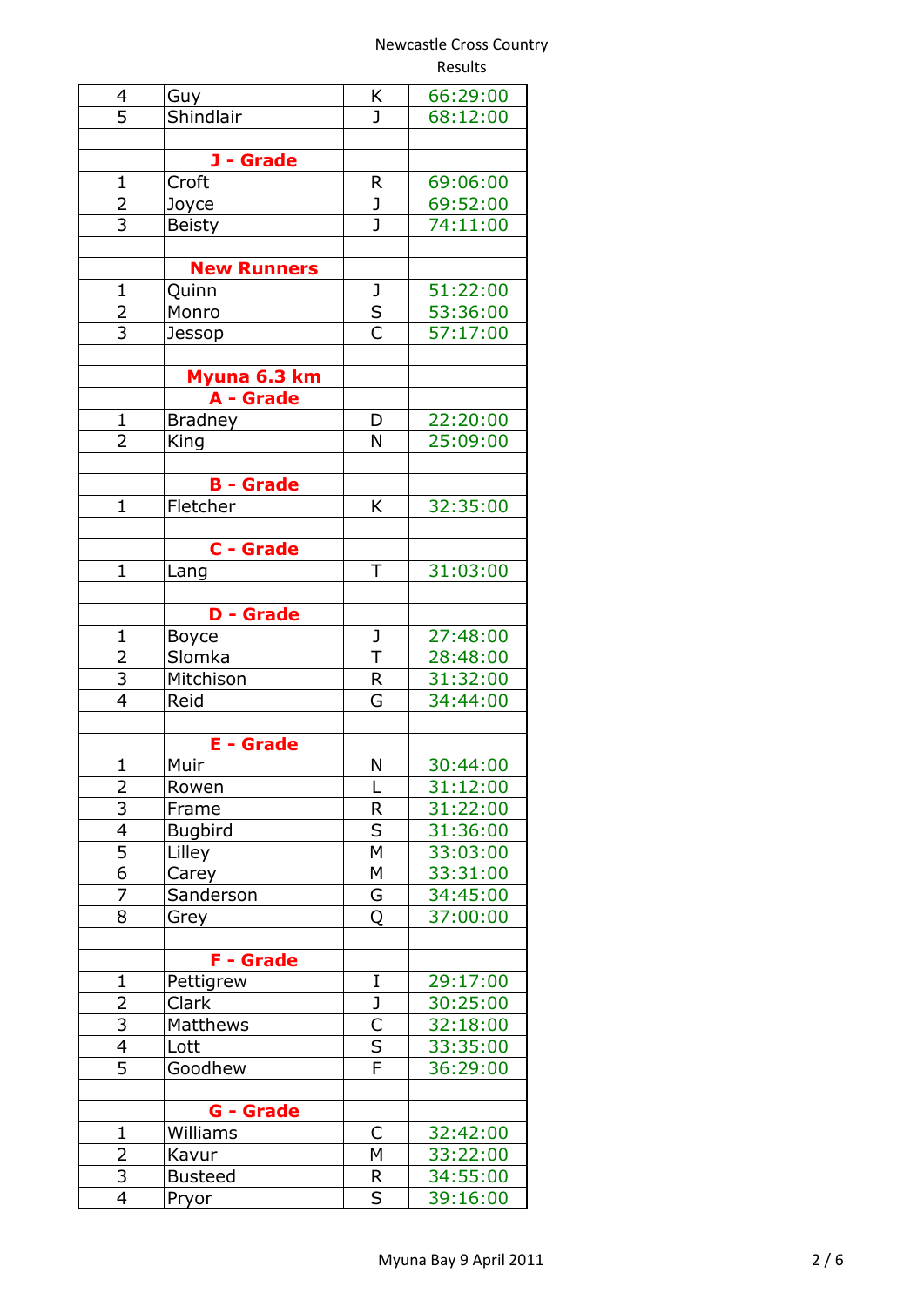|                | H - Grade         |                                          |                      |
|----------------|-------------------|------------------------------------------|----------------------|
| $\mathbf{1}$   | Horsburgh         | P                                        | 36:04:00             |
| $\overline{2}$ | Holland           | B                                        | 37:59:00             |
| $\overline{3}$ | Sheil             | G                                        | 38:47:00             |
| $\overline{4}$ | Taylor            | $\mathsf R$                              | 41:21:00             |
| 5              | Lott              | S                                        | 41:47:00             |
|                |                   |                                          |                      |
|                | I - Grade         |                                          |                      |
| 1              | <b>Thomas</b>     | V                                        | 37:01:00             |
| $\overline{2}$ | Hewitt            | E                                        | 37:29:00             |
|                | Gardiner          | S                                        | 37:44:00             |
| $\frac{3}{4}$  | Greaves           | M                                        | 38:51:00             |
| $\overline{5}$ | Marquett          | L                                        | 39:08:00             |
| $\overline{6}$ | Golding           | $\overline{I}$                           | 39:25:00             |
| $\overline{7}$ | <b>Burns</b>      | $\sf S$                                  | 39:32:00             |
| 8              | <b>Baldwin</b>    | B                                        | 40:14:00             |
| 9              | Fox               | G                                        | 40:27:00             |
| 10             | Woodcock          | R                                        | 40:29:00             |
| 11             | Robertson         | N                                        | 40:57:00             |
| 12             | Wiseman           | M                                        | 41:10:00             |
| 13             | Greaves           | P                                        | 41:58:00             |
| 14             | Carr              | N                                        | 42:46:00             |
| 15             | Williams          | T                                        | 44:52:00             |
| 16             | Scott             | W                                        | 49:58:00             |
|                |                   |                                          |                      |
|                | J - Grade         |                                          |                      |
| $\mathbf{1}$   | Pearce            | C                                        | 42:31:00             |
| $\overline{2}$ | Duncombe          | P                                        | 42:40:00             |
| 3              | Frewen            | J                                        | 42:52:00             |
| $\overline{4}$ | Lilley            | D                                        | 43:53:00             |
| 5              | Chappell          | N                                        | 44:13:00             |
| 6              | Doley             | Α                                        | 46:18:00             |
| $\overline{7}$ | McDonald          | R                                        | 48:58:00             |
| 8              | Ferguson          | Μ                                        | 58:35:00             |
| 9              | Guy               | K                                        | 66:35:00             |
| 10             | Guy               | Κ                                        | 68:21:00             |
| 11             | Guy               | S                                        | 69:12:00             |
|                |                   |                                          |                      |
|                | <b>New Runner</b> |                                          |                      |
| $\mathbf{1}$   | <b>Street</b>     | D                                        | 29:23:00             |
| 2              | Thompson          | J                                        | 31:55:00             |
| 3              | Cannings          | D                                        | 32:06:00             |
| $\overline{4}$ |                   |                                          |                      |
|                | Scotchmer         | P                                        | 35:17:00             |
| 5              | Kelly-Moore       | Η                                        | 35:41:00             |
| 6              | Beverley          | G                                        | 37:45:00             |
| 7              | <b>Street</b>     | P                                        | 37:46:00             |
| 8              | <b>Birch</b>      |                                          |                      |
| 9              |                   | J                                        | 37:58:00             |
| 10             | Carver            |                                          | 38:46:00             |
| 11             | Weule<br>Weule    | $\frac{\overline{S}}{\overline{T}}$<br>M | 38:47:00<br>39:42:00 |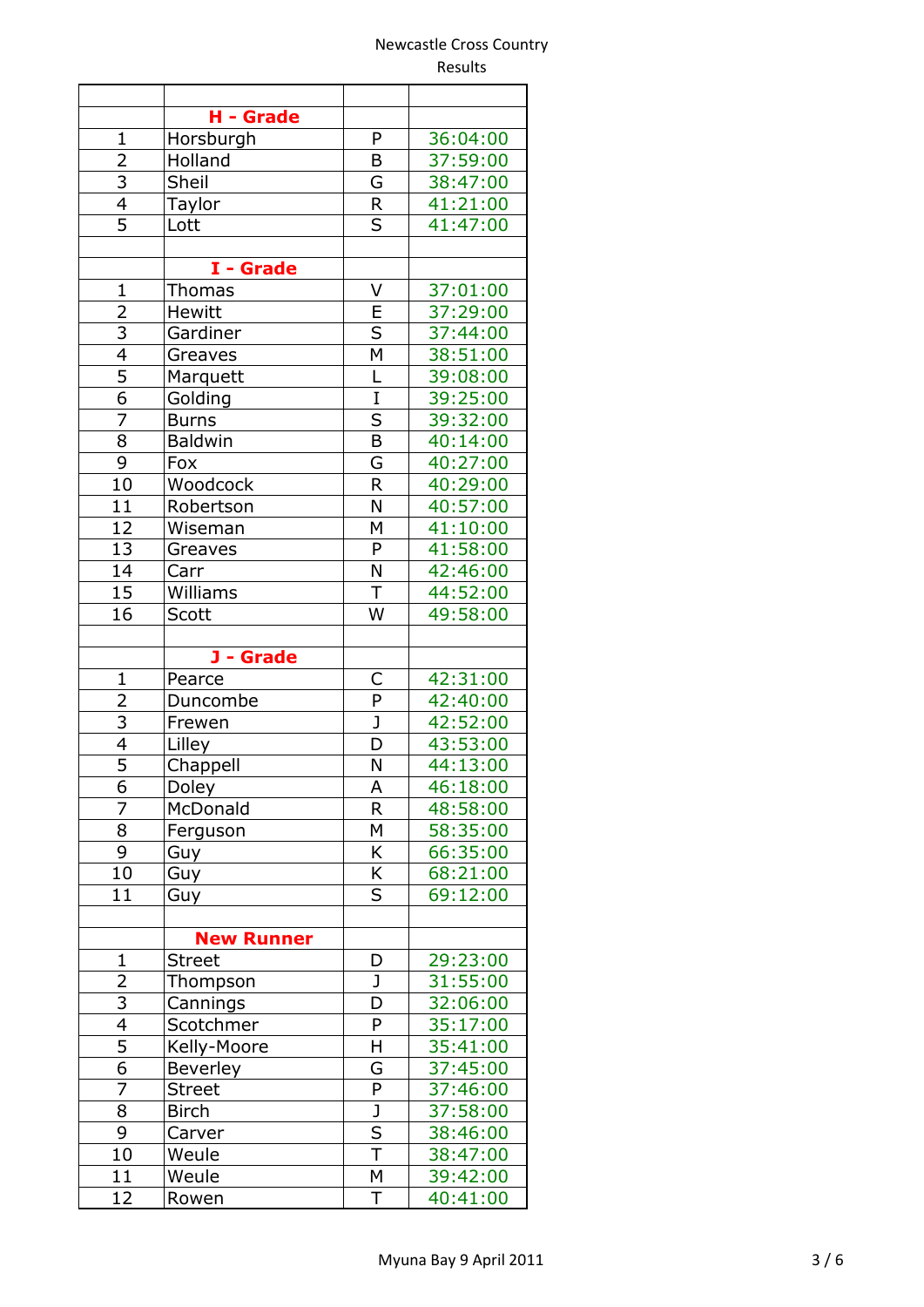| 14<br>Gudsell<br>$\mathbf{J}$<br>63:27:00<br>Myuna 3 km<br><b>B</b> - Grade<br>$\mathbf{1}$<br>$\mathsf C$<br>11:58:00<br>Lang<br>L<br>$\overline{2}$<br>Moore<br>12:05:00<br>$\overline{3}$<br>A<br>Clark<br>12:06:00<br>C - Grade<br>$\mathbf{1}$<br>T<br>11:41:00<br>Muir<br>$\frac{2}{3}$<br>H<br>11:56:00<br>Longmuir<br>$\overline{\mathsf{J}}$<br>O'Connor<br>12:07:00<br>$\overline{4}$<br>R<br>Goodhew<br>14:16:00<br><b>D</b> - Grade<br>R<br>$\mathbf 1$<br>12:32:00<br>Greaves<br>$\overline{2}$<br>R<br>12:48:00<br>Mitchison<br>$\frac{3}{4}$<br>G<br>Del Caro<br>12:49:00<br>$\overline{\mathsf{K}}$<br>Price<br>13:39:00<br>M<br>Hunt<br>14:47:00<br>$\overline{6}$<br>J<br>16:38:00<br>Muir<br><b>E</b> - Grade<br>$\mathbf{1}$<br>C<br>13:13:00<br>Johnson<br>P<br>$\overline{2}$<br>Holding<br>13:18:00<br>$\overline{3}$<br>H<br>13:25:00<br>Doley<br>4<br>W<br>13:26:00<br>Doley<br>$\overline{5}$<br>$\sf S$<br>13:50:00<br>Jamcotchian<br>6<br>D<br>14:14:00<br>Greaves<br>$\overline{7}$<br>Ē<br>15:29:00<br>Coombes<br>F - Grade<br>$\mathbf{1}$<br>13:17:00<br>Τ<br>Carey<br>Ĺ<br>14:39:00<br>$\overline{2}$<br>Young<br>$\overline{3}$<br>P<br>14:40:00<br>Greaves<br>4<br>Ċ<br>14:41:00<br>Goodhew<br>$\overline{5}$<br>M<br>West<br>14:44:00<br>6<br>L<br>14:50:00<br>Johnson<br>$\overline{7}$<br>A<br>14:51:00<br>Hillyard<br>8<br><b>Bradney</b><br>L<br>15:22:00<br>9<br>Coombes<br>C<br>15:24:00<br>D<br>10<br>Rumbel<br>18:00:00<br>11<br><b>McNeil</b><br>19:10:00<br>L<br>12<br>B<br>21:02:00<br>Gaston<br>G - Grade<br>Richards<br>14:26:00<br>$\mathbf{1}$<br>А<br>C<br>Jamcotchian<br>14:35:00<br>2<br>$\overline{3}$<br>$\overline{I}$<br>15:15:00<br>Moore<br>$\overline{\mathbf{4}}$<br>15:20:00<br><b>Barron</b><br>L<br>$\overline{5}$<br>S<br>15:22:00<br><b>Barron</b> | 13 | <b>Bovill</b> | D | 55:26:00 |
|-----------------------------------------------------------------------------------------------------------------------------------------------------------------------------------------------------------------------------------------------------------------------------------------------------------------------------------------------------------------------------------------------------------------------------------------------------------------------------------------------------------------------------------------------------------------------------------------------------------------------------------------------------------------------------------------------------------------------------------------------------------------------------------------------------------------------------------------------------------------------------------------------------------------------------------------------------------------------------------------------------------------------------------------------------------------------------------------------------------------------------------------------------------------------------------------------------------------------------------------------------------------------------------------------------------------------------------------------------------------------------------------------------------------------------------------------------------------------------------------------------------------------------------------------------------------------------------------------------------------------------------------------------------------------------------------------------------------------------------------------------------------------------------------------------------------------|----|---------------|---|----------|
|                                                                                                                                                                                                                                                                                                                                                                                                                                                                                                                                                                                                                                                                                                                                                                                                                                                                                                                                                                                                                                                                                                                                                                                                                                                                                                                                                                                                                                                                                                                                                                                                                                                                                                                                                                                                                       |    |               |   |          |
|                                                                                                                                                                                                                                                                                                                                                                                                                                                                                                                                                                                                                                                                                                                                                                                                                                                                                                                                                                                                                                                                                                                                                                                                                                                                                                                                                                                                                                                                                                                                                                                                                                                                                                                                                                                                                       |    |               |   |          |
|                                                                                                                                                                                                                                                                                                                                                                                                                                                                                                                                                                                                                                                                                                                                                                                                                                                                                                                                                                                                                                                                                                                                                                                                                                                                                                                                                                                                                                                                                                                                                                                                                                                                                                                                                                                                                       |    |               |   |          |
|                                                                                                                                                                                                                                                                                                                                                                                                                                                                                                                                                                                                                                                                                                                                                                                                                                                                                                                                                                                                                                                                                                                                                                                                                                                                                                                                                                                                                                                                                                                                                                                                                                                                                                                                                                                                                       |    |               |   |          |
|                                                                                                                                                                                                                                                                                                                                                                                                                                                                                                                                                                                                                                                                                                                                                                                                                                                                                                                                                                                                                                                                                                                                                                                                                                                                                                                                                                                                                                                                                                                                                                                                                                                                                                                                                                                                                       |    |               |   |          |
|                                                                                                                                                                                                                                                                                                                                                                                                                                                                                                                                                                                                                                                                                                                                                                                                                                                                                                                                                                                                                                                                                                                                                                                                                                                                                                                                                                                                                                                                                                                                                                                                                                                                                                                                                                                                                       |    |               |   |          |
|                                                                                                                                                                                                                                                                                                                                                                                                                                                                                                                                                                                                                                                                                                                                                                                                                                                                                                                                                                                                                                                                                                                                                                                                                                                                                                                                                                                                                                                                                                                                                                                                                                                                                                                                                                                                                       |    |               |   |          |
|                                                                                                                                                                                                                                                                                                                                                                                                                                                                                                                                                                                                                                                                                                                                                                                                                                                                                                                                                                                                                                                                                                                                                                                                                                                                                                                                                                                                                                                                                                                                                                                                                                                                                                                                                                                                                       |    |               |   |          |
|                                                                                                                                                                                                                                                                                                                                                                                                                                                                                                                                                                                                                                                                                                                                                                                                                                                                                                                                                                                                                                                                                                                                                                                                                                                                                                                                                                                                                                                                                                                                                                                                                                                                                                                                                                                                                       |    |               |   |          |
|                                                                                                                                                                                                                                                                                                                                                                                                                                                                                                                                                                                                                                                                                                                                                                                                                                                                                                                                                                                                                                                                                                                                                                                                                                                                                                                                                                                                                                                                                                                                                                                                                                                                                                                                                                                                                       |    |               |   |          |
|                                                                                                                                                                                                                                                                                                                                                                                                                                                                                                                                                                                                                                                                                                                                                                                                                                                                                                                                                                                                                                                                                                                                                                                                                                                                                                                                                                                                                                                                                                                                                                                                                                                                                                                                                                                                                       |    |               |   |          |
|                                                                                                                                                                                                                                                                                                                                                                                                                                                                                                                                                                                                                                                                                                                                                                                                                                                                                                                                                                                                                                                                                                                                                                                                                                                                                                                                                                                                                                                                                                                                                                                                                                                                                                                                                                                                                       |    |               |   |          |
|                                                                                                                                                                                                                                                                                                                                                                                                                                                                                                                                                                                                                                                                                                                                                                                                                                                                                                                                                                                                                                                                                                                                                                                                                                                                                                                                                                                                                                                                                                                                                                                                                                                                                                                                                                                                                       |    |               |   |          |
|                                                                                                                                                                                                                                                                                                                                                                                                                                                                                                                                                                                                                                                                                                                                                                                                                                                                                                                                                                                                                                                                                                                                                                                                                                                                                                                                                                                                                                                                                                                                                                                                                                                                                                                                                                                                                       |    |               |   |          |
|                                                                                                                                                                                                                                                                                                                                                                                                                                                                                                                                                                                                                                                                                                                                                                                                                                                                                                                                                                                                                                                                                                                                                                                                                                                                                                                                                                                                                                                                                                                                                                                                                                                                                                                                                                                                                       |    |               |   |          |
|                                                                                                                                                                                                                                                                                                                                                                                                                                                                                                                                                                                                                                                                                                                                                                                                                                                                                                                                                                                                                                                                                                                                                                                                                                                                                                                                                                                                                                                                                                                                                                                                                                                                                                                                                                                                                       |    |               |   |          |
|                                                                                                                                                                                                                                                                                                                                                                                                                                                                                                                                                                                                                                                                                                                                                                                                                                                                                                                                                                                                                                                                                                                                                                                                                                                                                                                                                                                                                                                                                                                                                                                                                                                                                                                                                                                                                       |    |               |   |          |
|                                                                                                                                                                                                                                                                                                                                                                                                                                                                                                                                                                                                                                                                                                                                                                                                                                                                                                                                                                                                                                                                                                                                                                                                                                                                                                                                                                                                                                                                                                                                                                                                                                                                                                                                                                                                                       |    |               |   |          |
|                                                                                                                                                                                                                                                                                                                                                                                                                                                                                                                                                                                                                                                                                                                                                                                                                                                                                                                                                                                                                                                                                                                                                                                                                                                                                                                                                                                                                                                                                                                                                                                                                                                                                                                                                                                                                       |    |               |   |          |
|                                                                                                                                                                                                                                                                                                                                                                                                                                                                                                                                                                                                                                                                                                                                                                                                                                                                                                                                                                                                                                                                                                                                                                                                                                                                                                                                                                                                                                                                                                                                                                                                                                                                                                                                                                                                                       |    |               |   |          |
|                                                                                                                                                                                                                                                                                                                                                                                                                                                                                                                                                                                                                                                                                                                                                                                                                                                                                                                                                                                                                                                                                                                                                                                                                                                                                                                                                                                                                                                                                                                                                                                                                                                                                                                                                                                                                       |    |               |   |          |
|                                                                                                                                                                                                                                                                                                                                                                                                                                                                                                                                                                                                                                                                                                                                                                                                                                                                                                                                                                                                                                                                                                                                                                                                                                                                                                                                                                                                                                                                                                                                                                                                                                                                                                                                                                                                                       |    |               |   |          |
|                                                                                                                                                                                                                                                                                                                                                                                                                                                                                                                                                                                                                                                                                                                                                                                                                                                                                                                                                                                                                                                                                                                                                                                                                                                                                                                                                                                                                                                                                                                                                                                                                                                                                                                                                                                                                       |    |               |   |          |
|                                                                                                                                                                                                                                                                                                                                                                                                                                                                                                                                                                                                                                                                                                                                                                                                                                                                                                                                                                                                                                                                                                                                                                                                                                                                                                                                                                                                                                                                                                                                                                                                                                                                                                                                                                                                                       |    |               |   |          |
|                                                                                                                                                                                                                                                                                                                                                                                                                                                                                                                                                                                                                                                                                                                                                                                                                                                                                                                                                                                                                                                                                                                                                                                                                                                                                                                                                                                                                                                                                                                                                                                                                                                                                                                                                                                                                       |    |               |   |          |
|                                                                                                                                                                                                                                                                                                                                                                                                                                                                                                                                                                                                                                                                                                                                                                                                                                                                                                                                                                                                                                                                                                                                                                                                                                                                                                                                                                                                                                                                                                                                                                                                                                                                                                                                                                                                                       |    |               |   |          |
|                                                                                                                                                                                                                                                                                                                                                                                                                                                                                                                                                                                                                                                                                                                                                                                                                                                                                                                                                                                                                                                                                                                                                                                                                                                                                                                                                                                                                                                                                                                                                                                                                                                                                                                                                                                                                       |    |               |   |          |
|                                                                                                                                                                                                                                                                                                                                                                                                                                                                                                                                                                                                                                                                                                                                                                                                                                                                                                                                                                                                                                                                                                                                                                                                                                                                                                                                                                                                                                                                                                                                                                                                                                                                                                                                                                                                                       |    |               |   |          |
|                                                                                                                                                                                                                                                                                                                                                                                                                                                                                                                                                                                                                                                                                                                                                                                                                                                                                                                                                                                                                                                                                                                                                                                                                                                                                                                                                                                                                                                                                                                                                                                                                                                                                                                                                                                                                       |    |               |   |          |
|                                                                                                                                                                                                                                                                                                                                                                                                                                                                                                                                                                                                                                                                                                                                                                                                                                                                                                                                                                                                                                                                                                                                                                                                                                                                                                                                                                                                                                                                                                                                                                                                                                                                                                                                                                                                                       |    |               |   |          |
|                                                                                                                                                                                                                                                                                                                                                                                                                                                                                                                                                                                                                                                                                                                                                                                                                                                                                                                                                                                                                                                                                                                                                                                                                                                                                                                                                                                                                                                                                                                                                                                                                                                                                                                                                                                                                       |    |               |   |          |
|                                                                                                                                                                                                                                                                                                                                                                                                                                                                                                                                                                                                                                                                                                                                                                                                                                                                                                                                                                                                                                                                                                                                                                                                                                                                                                                                                                                                                                                                                                                                                                                                                                                                                                                                                                                                                       |    |               |   |          |
|                                                                                                                                                                                                                                                                                                                                                                                                                                                                                                                                                                                                                                                                                                                                                                                                                                                                                                                                                                                                                                                                                                                                                                                                                                                                                                                                                                                                                                                                                                                                                                                                                                                                                                                                                                                                                       |    |               |   |          |
|                                                                                                                                                                                                                                                                                                                                                                                                                                                                                                                                                                                                                                                                                                                                                                                                                                                                                                                                                                                                                                                                                                                                                                                                                                                                                                                                                                                                                                                                                                                                                                                                                                                                                                                                                                                                                       |    |               |   |          |
|                                                                                                                                                                                                                                                                                                                                                                                                                                                                                                                                                                                                                                                                                                                                                                                                                                                                                                                                                                                                                                                                                                                                                                                                                                                                                                                                                                                                                                                                                                                                                                                                                                                                                                                                                                                                                       |    |               |   |          |
|                                                                                                                                                                                                                                                                                                                                                                                                                                                                                                                                                                                                                                                                                                                                                                                                                                                                                                                                                                                                                                                                                                                                                                                                                                                                                                                                                                                                                                                                                                                                                                                                                                                                                                                                                                                                                       |    |               |   |          |
|                                                                                                                                                                                                                                                                                                                                                                                                                                                                                                                                                                                                                                                                                                                                                                                                                                                                                                                                                                                                                                                                                                                                                                                                                                                                                                                                                                                                                                                                                                                                                                                                                                                                                                                                                                                                                       |    |               |   |          |
|                                                                                                                                                                                                                                                                                                                                                                                                                                                                                                                                                                                                                                                                                                                                                                                                                                                                                                                                                                                                                                                                                                                                                                                                                                                                                                                                                                                                                                                                                                                                                                                                                                                                                                                                                                                                                       |    |               |   |          |
|                                                                                                                                                                                                                                                                                                                                                                                                                                                                                                                                                                                                                                                                                                                                                                                                                                                                                                                                                                                                                                                                                                                                                                                                                                                                                                                                                                                                                                                                                                                                                                                                                                                                                                                                                                                                                       |    |               |   |          |
|                                                                                                                                                                                                                                                                                                                                                                                                                                                                                                                                                                                                                                                                                                                                                                                                                                                                                                                                                                                                                                                                                                                                                                                                                                                                                                                                                                                                                                                                                                                                                                                                                                                                                                                                                                                                                       |    |               |   |          |
|                                                                                                                                                                                                                                                                                                                                                                                                                                                                                                                                                                                                                                                                                                                                                                                                                                                                                                                                                                                                                                                                                                                                                                                                                                                                                                                                                                                                                                                                                                                                                                                                                                                                                                                                                                                                                       |    |               |   |          |
|                                                                                                                                                                                                                                                                                                                                                                                                                                                                                                                                                                                                                                                                                                                                                                                                                                                                                                                                                                                                                                                                                                                                                                                                                                                                                                                                                                                                                                                                                                                                                                                                                                                                                                                                                                                                                       |    |               |   |          |
|                                                                                                                                                                                                                                                                                                                                                                                                                                                                                                                                                                                                                                                                                                                                                                                                                                                                                                                                                                                                                                                                                                                                                                                                                                                                                                                                                                                                                                                                                                                                                                                                                                                                                                                                                                                                                       |    |               |   |          |
|                                                                                                                                                                                                                                                                                                                                                                                                                                                                                                                                                                                                                                                                                                                                                                                                                                                                                                                                                                                                                                                                                                                                                                                                                                                                                                                                                                                                                                                                                                                                                                                                                                                                                                                                                                                                                       |    |               |   |          |
|                                                                                                                                                                                                                                                                                                                                                                                                                                                                                                                                                                                                                                                                                                                                                                                                                                                                                                                                                                                                                                                                                                                                                                                                                                                                                                                                                                                                                                                                                                                                                                                                                                                                                                                                                                                                                       |    |               |   |          |
|                                                                                                                                                                                                                                                                                                                                                                                                                                                                                                                                                                                                                                                                                                                                                                                                                                                                                                                                                                                                                                                                                                                                                                                                                                                                                                                                                                                                                                                                                                                                                                                                                                                                                                                                                                                                                       |    |               |   |          |
|                                                                                                                                                                                                                                                                                                                                                                                                                                                                                                                                                                                                                                                                                                                                                                                                                                                                                                                                                                                                                                                                                                                                                                                                                                                                                                                                                                                                                                                                                                                                                                                                                                                                                                                                                                                                                       |    |               |   |          |
|                                                                                                                                                                                                                                                                                                                                                                                                                                                                                                                                                                                                                                                                                                                                                                                                                                                                                                                                                                                                                                                                                                                                                                                                                                                                                                                                                                                                                                                                                                                                                                                                                                                                                                                                                                                                                       |    |               |   |          |
|                                                                                                                                                                                                                                                                                                                                                                                                                                                                                                                                                                                                                                                                                                                                                                                                                                                                                                                                                                                                                                                                                                                                                                                                                                                                                                                                                                                                                                                                                                                                                                                                                                                                                                                                                                                                                       |    |               |   |          |
|                                                                                                                                                                                                                                                                                                                                                                                                                                                                                                                                                                                                                                                                                                                                                                                                                                                                                                                                                                                                                                                                                                                                                                                                                                                                                                                                                                                                                                                                                                                                                                                                                                                                                                                                                                                                                       |    |               |   |          |
|                                                                                                                                                                                                                                                                                                                                                                                                                                                                                                                                                                                                                                                                                                                                                                                                                                                                                                                                                                                                                                                                                                                                                                                                                                                                                                                                                                                                                                                                                                                                                                                                                                                                                                                                                                                                                       |    |               |   |          |
|                                                                                                                                                                                                                                                                                                                                                                                                                                                                                                                                                                                                                                                                                                                                                                                                                                                                                                                                                                                                                                                                                                                                                                                                                                                                                                                                                                                                                                                                                                                                                                                                                                                                                                                                                                                                                       |    |               |   |          |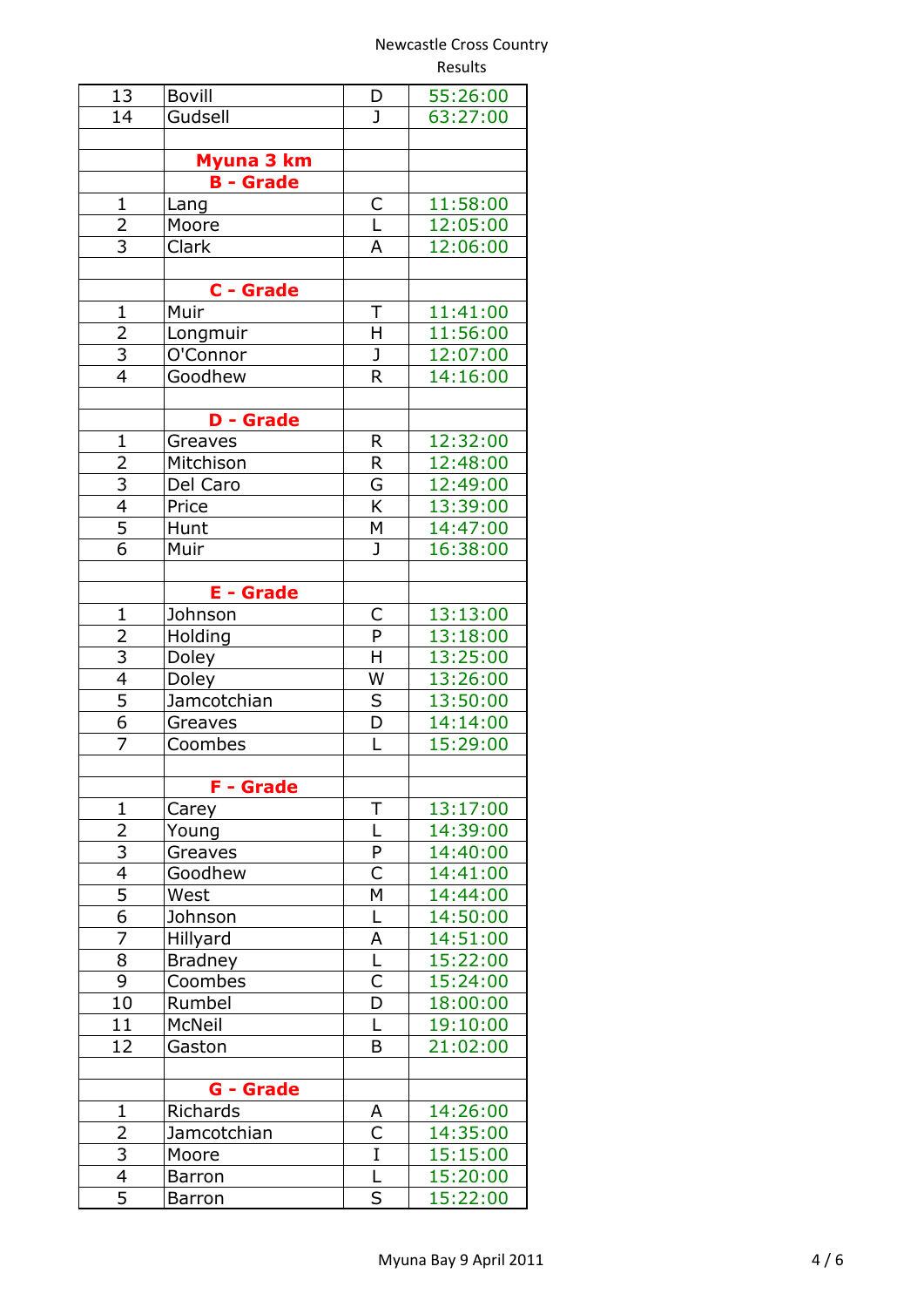| 6              | Clark                   | E                       | 15:27:00             |
|----------------|-------------------------|-------------------------|----------------------|
| 7              | Marquett                | D                       | 15:41:00             |
| 8              | Clark                   | $\overline{\mathsf{S}}$ | 15:46:00             |
| 9              | <b>Boyce</b>            | $rac{1}{C}$             | 16:44:00             |
| 10             | Moore                   |                         | 17:08:00             |
| 11             | Curryer                 | H                       | 17:09:00             |
| 12             | Curtis                  | M                       | 17:21:00             |
| 13             | <b>Burns</b>            | $\overline{\mathsf{C}}$ | 19:33:00             |
|                |                         |                         |                      |
|                | H - Grade               |                         |                      |
| $\mathbf 1$    | Carey                   | H                       | 15:57:00             |
| $\overline{2}$ | Yates                   | T                       | 16:23:00             |
|                |                         | Υ                       | 16:34:00             |
| $\frac{3}{4}$  | Coombes<br><b>Mills</b> | D                       |                      |
| $\overline{5}$ |                         |                         | 17:27:00             |
|                | Maurer                  | H                       | 20:26:00             |
|                |                         |                         |                      |
|                | I - Grade               |                         |                      |
| $\mathbf 1$    | Wilson                  | L                       | 16:18:00             |
| $\overline{2}$ | Van Dorssen             | B                       | 17:32:00             |
| $\frac{3}{4}$  | Price                   | $\frac{J}{L}$           | 18:24:00             |
|                | Van Dorssen             |                         | 18:28:00             |
| $\overline{5}$ | Hunt                    | N                       | 18:35:00             |
| $\overline{6}$ | Rumbel                  | J                       | 19:47:00             |
| 7              | Rumbel                  | A                       | 19:48:00             |
| 8              | Rumbel                  | $\mathsf R$             | 20:20:00             |
| $\overline{9}$ | Andrews                 | K                       | 22:36:00             |
| 10             | Hillyard                | G                       | 24:37:00             |
|                |                         |                         |                      |
|                | J - Grade               |                         |                      |
| $\mathbf{1}$   | Mitchison               | T                       | 15:33:00             |
|                | Doley                   | М                       | 17:19:00             |
| $\frac{2}{3}$  | <b>Bartley</b>          | A                       | 17:49:00             |
| 4              | Kent                    | Ν                       | 17:54:00             |
| 5              | Noble                   | E                       | 18:46:00             |
| 6              | Jamcotchian             | M                       | 19:11:00             |
| 7              | West                    | H                       | 19:33:00             |
| 8              | Scotchmer               | V                       | 19:36:00             |
| 9              | West                    | M                       | 19:48:00             |
| 10             | Wallace                 | F                       | 19:53:00             |
| 11             | Richards                | С                       | 20:06:00             |
| 12             | Andrews                 | A                       | 20:33:00             |
| 13             | <b>Burns</b>            | $\overline{\mathsf{E}}$ | 20:40:00             |
| 14             | Jamcotchian             | D                       | 21:33:00             |
| 15             | McClenahan              | J                       | 21:49:00             |
| 16             |                         | B                       |                      |
|                | Howe                    |                         | 22:13:00             |
| 17             | Boyce                   | Τ                       | 22:31:00             |
| 18             | <b>Boyce</b>            | R                       | 22:32:00             |
| 19             | Ashton                  | М                       | 23:31:00             |
| 20             | Rumbel                  | I                       | 23:49:00             |
|                |                         |                         |                      |
| 21             | Curryer                 | L                       | 24:24:00             |
| 22<br>23       | McNeil<br>Rumbel        | N<br>R                  | 27:11:00<br>27:31:00 |